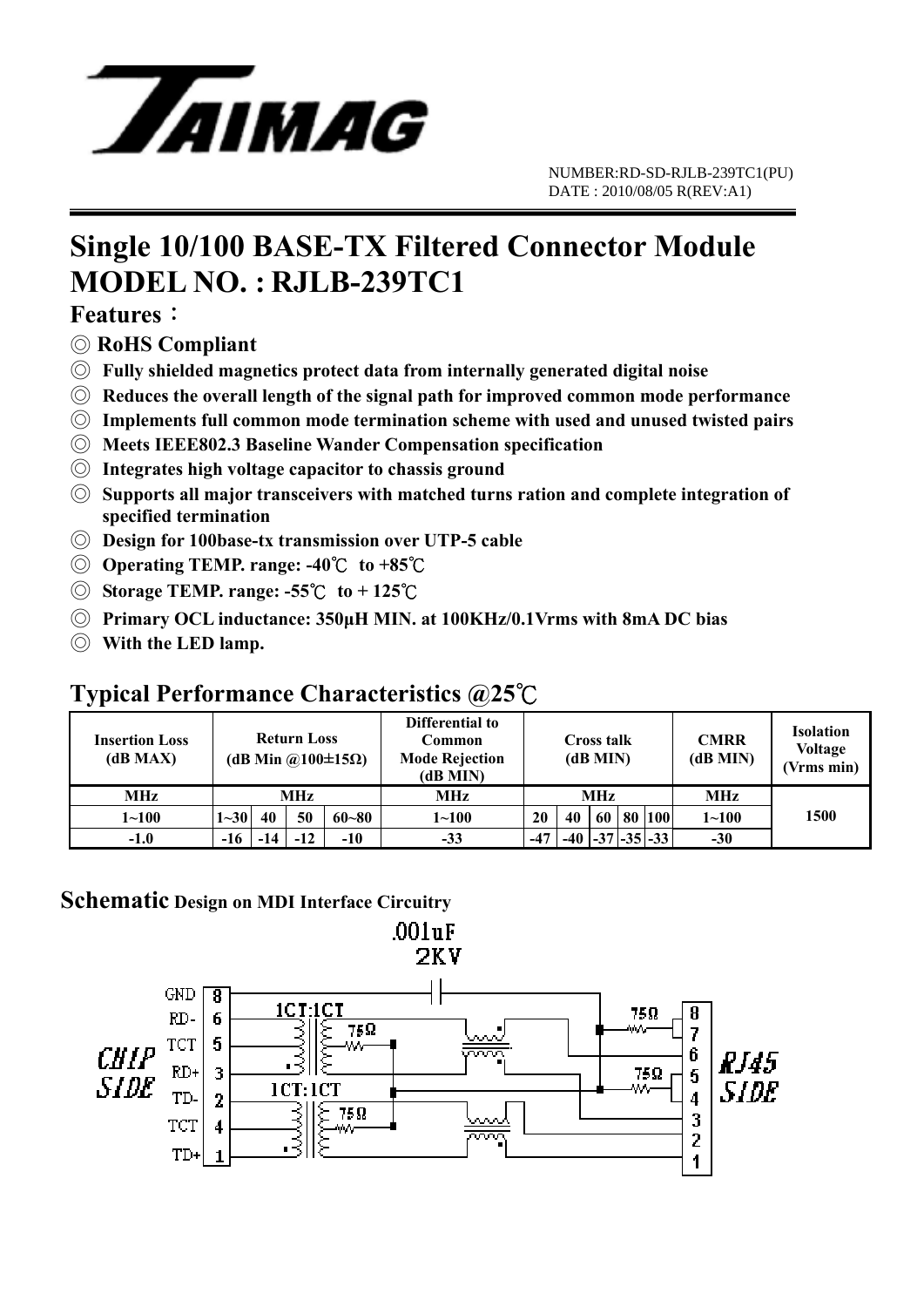

 NUMBER:RD-SD-RJLB-239TC1(PU) DATE : 2010/08/05 R(REV:A1)

## **MODEL NO. : RJLB-239TC1**

**Dimension:** mm TOLERANCE:  $\pm 0.15$  (unless otherwise specified)



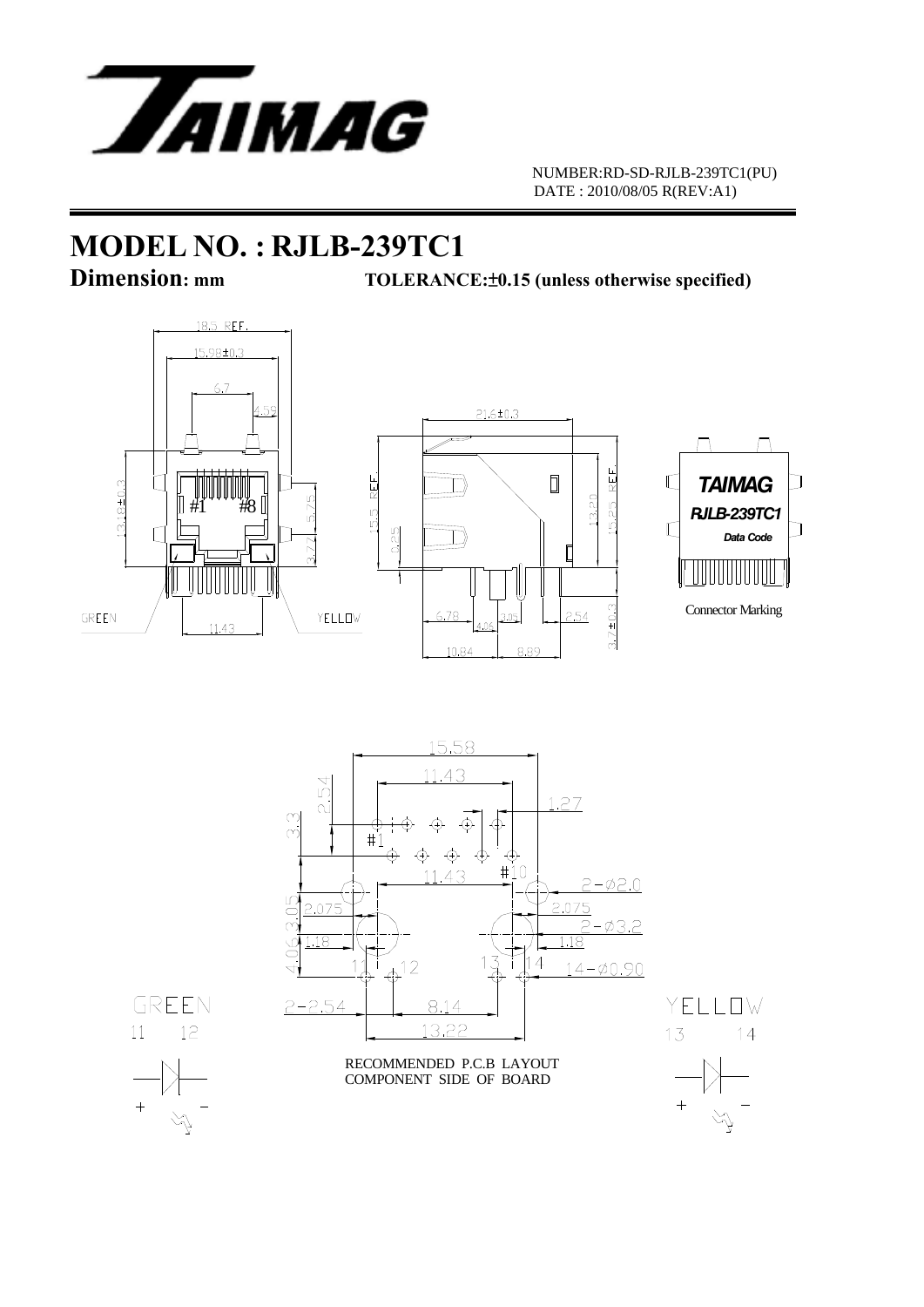

# **MODEL NO. : RJLB-239TC1 Ordering Information**



## **Requirements**:

#### **1. Design and Construction**

 **Product shall be of design, construction and physical dimensions specified on applicable product drawing.** 

#### **2. Materials and Finish**

 **A. Contact: RJ Contact : Phosphor Bronze, Thickness=0.30mm Finish :Contact Area : 5μ"min. Gold over 50**μ**"min. Nickel RJ Joint Contact : Brass, Thickness=0.30mm Finish : 80μ"min. Sn over 50**μ**"min. Nickel LED Joint Contact : Brass, Thickness=0.50mm Finish : 80μ"min. Sn over 50**μ**"min. Nickel B. Plastic Part : (1) Set Housing : Thermoplastic, LCP, Black UL FILE NO. : E106764 Manufacturer : POLYPLASTICS CO LTD. Grade : E130i(d)(e) Flame Class : UL 94V-0 (2) Insert : Thermoplastic, LCP, Black UL FILE NO. : E106764 Manufacturer : POLYPLASTICS CO LTD. Grade : E130i(d)(e) Flame Class : UL 94V-0 (3) Spacer : Thermoplastic, LCP, Black UL FILE NO. : E106764** 

 **Manufacturer : POLYPLASTICS CO LTD. Grade : E130i(d)(e) Flame Class : UL 94V-0**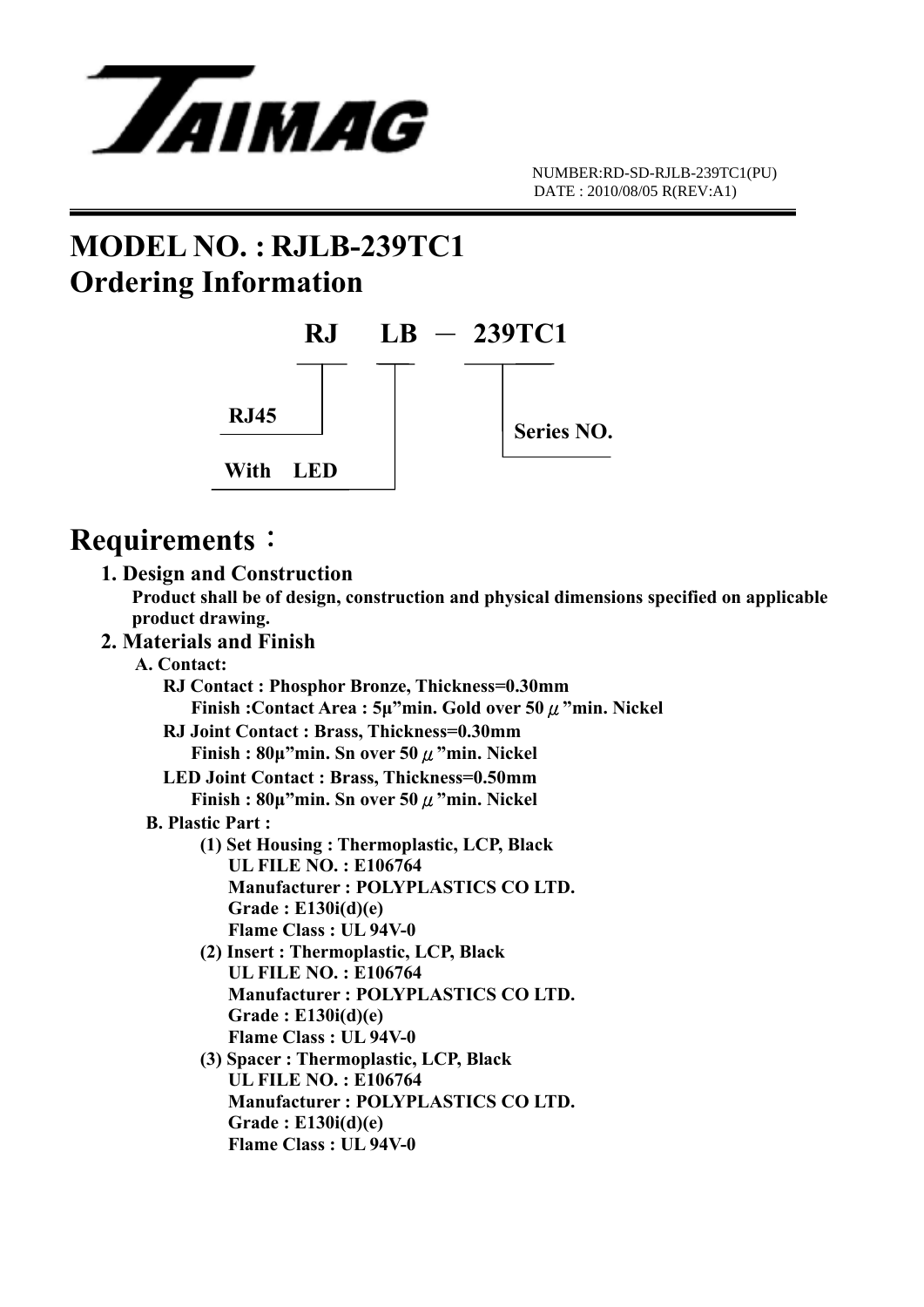

 NUMBER:RD-SD-RJLB-239TC1(PU) DATE : 2010/08/05 R(REV:A1)

# **MODEL NO. : RJLB-239TC1**<br>C. Shield Material :

 **Cartridge t=0.25**±**0.05mm** 

 **10**μ**"-20**μ**" Thick Nickel over Brass** 

#### **D. LED Lamp**

 **(a) Lens Color : Transparent with color** 

 **(b) Emitted Color : Green & Yellow** 

 **(c) View Angle : 60**∘

 **(d) Wave Length : Green 565nm ; Yellow 585nm** 

 **(e)Recommended operation current (IF)**:**20 mA**

#### Durability :

 **(1)1000 cycles with no function damage for RJ-45 . Abnormalities shall be present after the test.** 

 **(2)Low Level Contact Resistance : ΔR=30mΩ maximum (final)** 

**(3)The sample should be mounted in the tester and fully mated and unmated 500 times per hour at the rate of 25mm/min.EIA-364-09C.**